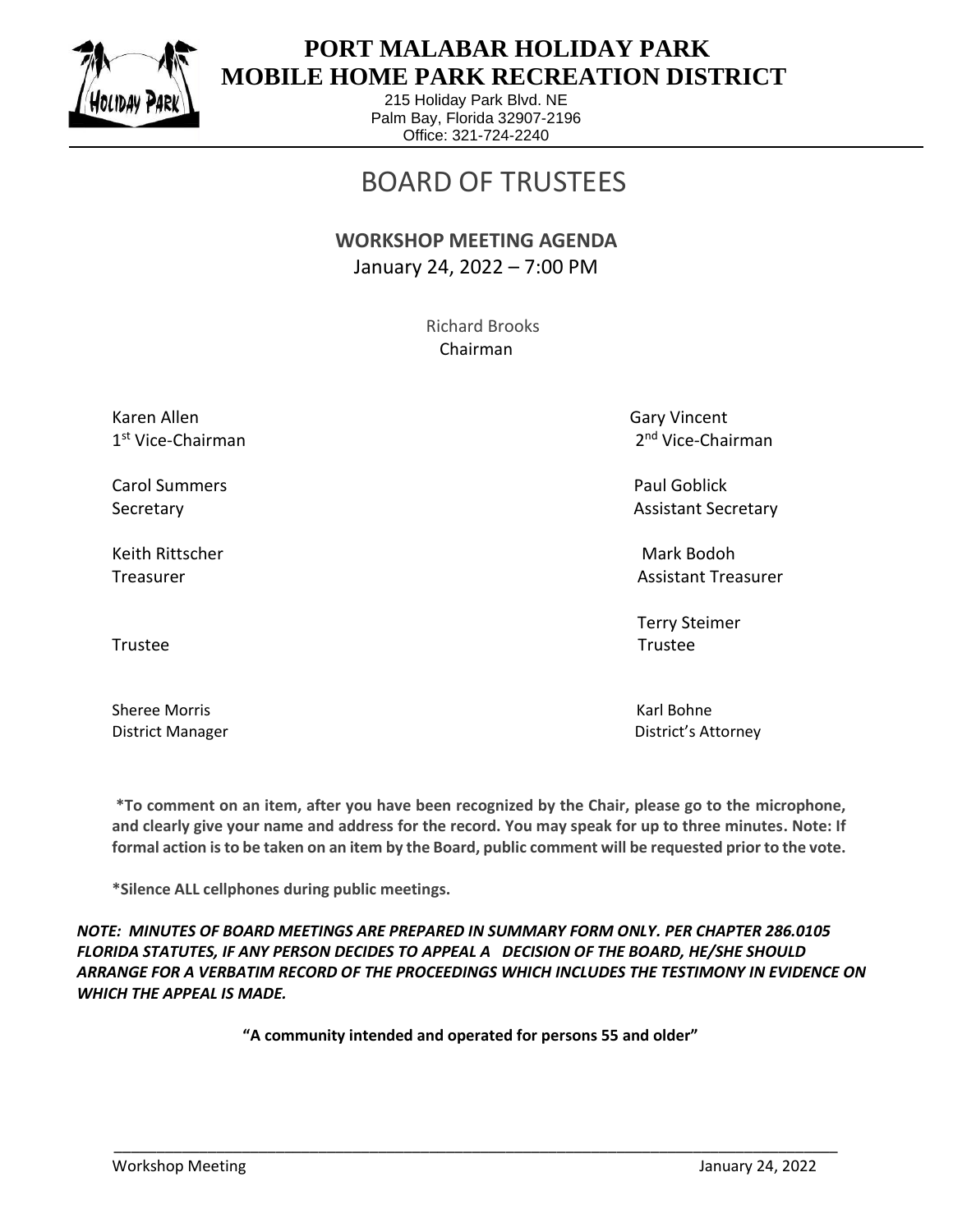

 $\overline{a}$ 

### **PORT MALABAR HOLIDAY PARK MOBILE HOME PARK RECREATION DISTRICT**

215 Holiday Park Blvd. NE Palm Bay, Florida 32907-2196 Office: 321-724-2240

\_\_\_\_\_\_\_\_\_\_\_\_\_\_\_\_\_\_\_\_\_\_\_\_\_\_\_\_\_\_\_\_\_\_\_\_\_\_\_\_\_\_\_\_\_\_\_\_\_\_\_\_\_\_\_\_\_\_\_\_\_\_\_\_\_\_\_\_\_\_\_\_\_\_\_\_\_\_\_\_\_\_\_\_\_

- **1. Meeting Call to Order**
- **2. Invocation**
- **3. Pledge of Allegiance**
- **4. Roll Call**
- **5. Chairman Announcements**
- **6. Approval of the Meeting Minutes for 01/10/22**

**Action: Motion to Approve 01/10/22 Trustee Comment Public Comment Call for vote**

- **7. Treasurer's Report**
- **8. District Manager's Report**
- **9. Workshop Items**
	- **a. Vote on Proposed Fine System**
	- **Action: Motion to Approve Trustee Comment Public Comment Call for vote**
	- **b. Review all Assignments (stage1)**
	- **Action: Motion to Approve Trustee Comment Public Comment Call for vote**
	- **c. Review of office procedures**
	- **Action: Motion to Approve Trustee Comment Public Comment Call for vote**